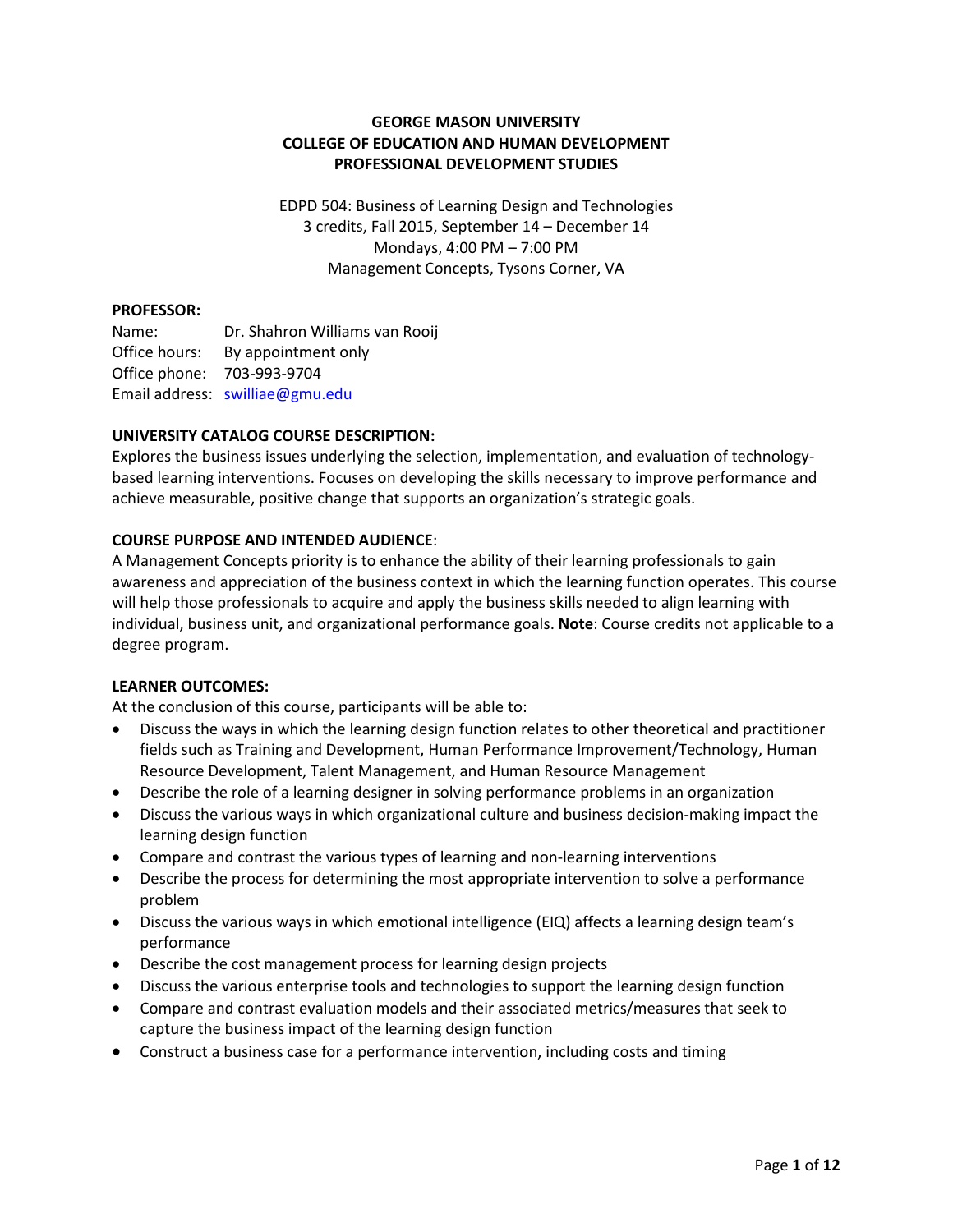#### **PROFESSIONAL STANDARDS**:

- A. **International Board of Standards for Training, Performance and Instruction (IBSTPI)** [\(http://www.ibstpi.org/instructional-designer-competencies/\)](http://www.ibstpi.org/instructional-designer-competencies/):
	- a. Plan & manage instructional design projects:
		- i. Write proposals for instructional design projects
		- ii. Establish project scope & goals
		- iii. Use a variety of planning & management tools for instructional design projects
		- iv. Allocate resources to support the project plan
		- v. Manage multiple priorities to maintain project timeline
		- vi. Identify & resolve project issues
	- b. Apply business skills to managing the instructional design function:
		- i. Align instructional design efforts with organization's strategic plans & tactics
		- ii. Develop a business case to promote the critical role of the instructional design function
		- iii. Develop financial plans & control for the instructional design function
		- iv. Obtain & maintain management & stakeholder support for the design function
		- v. Market instructional design services & manage customer relations (internal audiences)
	- c. Manage partnerships & collaborative relationships
		- i. Identify stakeholders & the nature of their involvement
		- ii. Build & promote effective relationships between the design team & stakeholders
		- iii. Conduct project reviews with design team members & stakeholders
	- d. Revise instructional & non-instructional solutions based on data
		- i. Identify product & program revisions based on review of evaluation data
		- ii. Revise the delivery process based on evaluation data
		- iii. Revise products & programs based on evaluation data

#### B. **Association for Talent Development (ATD) Foundational Competencies**

[\(https://td.org/Certification/Competency-Model\)](https://td.org/Certification/Competency-Model):

- a. Business skills
	- i. Analyze needs & propose solutions
	- ii. Apply business skills
	- iii. Drive results
	- iv. Plan & implement assignments
	- v. Think strategically
- b. Interpersonal skills
	- i. Build trust
	- ii. Communicate effectively
	- iii. Influence stakeholders
	- iv. Demonstrate emotional intelligence
- c. Personal skills
	- i. Demonstrate adaptability
	- ii. Model personal development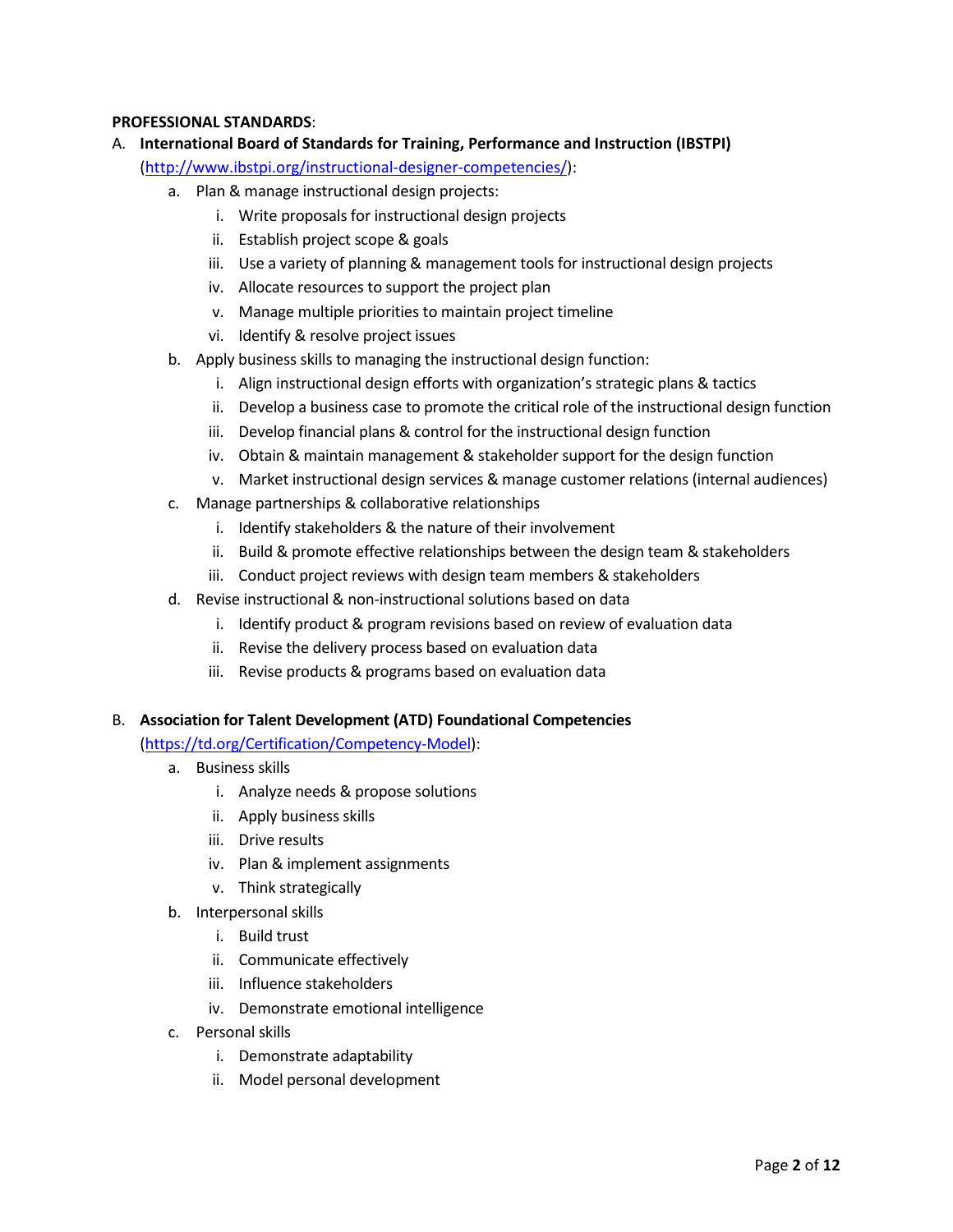#### **REQUIRED TEXTS**:

Van Tiem, D.M., Moseley, J.L., & Dessinger, J.C. (2012). *Fundamentals of performance improvement: Optimizing results through people, process, and organizations* (3<sup>rd</sup> edition). San Francisco, CA: John Wiley & Sons, Inc.

All other reading materials are available on our Blackboard course site.

#### **COURSE ASSIGNMENTS:**

There are **three (3)** assignments required for successful completion of this course:

#### 1. **Panel Discussion of Course Materials (30 points)**

The purpose of the discussion panels is to encourage reflection on the topics covered in the course that allows for deeper engagement with the topics and with your fellow course members than often occurs with a traditional instructor-driven Q & A. The discussion panels also foster identification of the ways in which the themes and ideas in the course readings, instructor presentations, videos and other assigned resources apply (or can be applied) at Management Concepts.

- a. There are **ten (10) topics** to be discussed in depth in this course [see the CLASS SCHEDULE section of this syllabus].
- b. For each topic, **two (2)** course members will sign up to serve as panelists for the topic of their choice via the **MY GROUPS** link in the left-hand navigation menu of our Blackboard course site.
- c. Each panel will present a summary (**30 minutes maximum**) of their perspectives on the topic of their choice. For detailed information about how to prepare for the panel discussion, please consult the *Panel Discussion Preparation Guidelines* document posted under the **RESOURCES** link in the left-hand navigation menu of our Bb course site.
- d. Panelists will also provide a **one-page handout** for the class that describes the key takeaways from their topic summary. To assist course members who are participating remotely as well as those who would like to prepare their own thoughts in advance of the class discussion, panelists will upload the handout and any other visual aids they plan to use for the discussion (e.g., slides, links to websites, audio files) to the **DISCUSSION BOARD** link in the left-hand navigation menu of our Bb course site on the date indicated in the **COURSE SCHEDULE**.
- e. During class, the panelists will pose questions or employ other facilitation techniques (e.g., offer hypotheses, critiques) to stimulate class discussion. Panelists should emphasize the **relevance** of the topic and associated materials to their work situation at Management Concepts.
- f. For more information on how discussion panel quality is assessed, please refer to the *Panel Discussion of Course Materials Grading Rubric* posted on our Bb course site.
- g. **Note**: Due to instructor travel commitments, the October 12 panel discussion on Organizational Culture will take place totally online.

#### 2. **Real-world Business Case (40 points)**

- a. Each course member will identify a **learning challenge** experienced at Management Concepts. The challenge must have a negative impact on the performance of a client's department/division/organization (e.g., client/customer satisfaction and/or retention) **or** a performance problem internal to Management Concepts.
	- o You may also revisit a past, failed business case/proposal for a learning intervention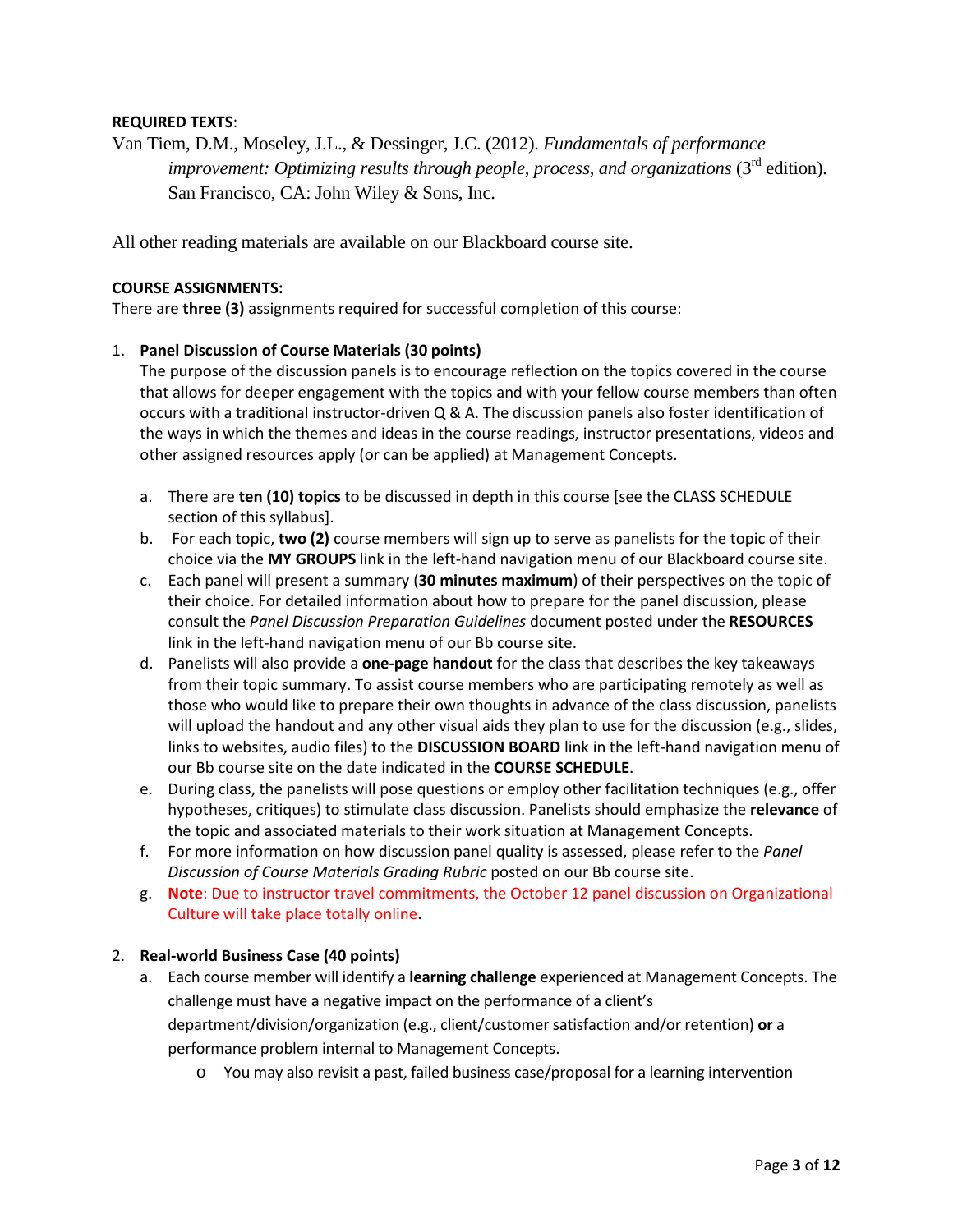- o Work with your colleagues and supervisors on selecting a challenge, with the understanding that your completed business case may be used at your workplace, if so desired (**Note:** Make sure that you select a challenge that you can share with fellow course members).
- b. Construct a **written business case** for a solution to the performance problem that the learning challenge has caused. The business case document will include the following components:
	- o Executive Summary
	- o Nature of the Learning Challenge/Opportunity
	- o Alternatives to Consider
	- o Assumptions and Risks Associated with Each Alternative
	- o Financial Metrics and Measures
	- o Business Impact of Each Alternative (including "soft" intangibles)
	- o Conclusions and Recommendations
	- o High-level Implementation and Evaluation Plan
	- o Appendix (detailed tables, graphs, source materials, etc.)
- c. Papers are to be **single-spaced** using standard English (no academic jargon). You may use the business case template in our course textbook or the business document format at Management Concepts.
- d. There is no minimum or maximum word count for the complete business case document. However, the **Executive Summary** section should be **no longer than 300 words**.
- e. Upload your completed business case to the **ASSIGNMENTS** link of our Bb course site on the date indicated in the **CLASS SCHEDULE**.
- f. On the same day, upload a copy to the designated forum on our Bb **DISCUSSION BOARD** to share with fellow course members.
- g. For tips on preparing your business case, see the document *Tips on Writing Business Cases* posted under the **RESOURCES** link of our Bb course site.
- h. For information on how your business case will be evaluated, please consult the *Business Case Grading Rubric* at the back of this Syllabus and on our Bb course site.

#### **3. Peer Review of Business Case Components (30 points)**

- a. There will be a total of **three (3) rounds** of peer reviews, each corresponding to a draft of your business case.
- b. Each course member will be asked to provide constructive evaluative feedback to other teams as you work on the various components of your business case
- c. There will be two (2) in-class peer reviews per round, so that everyone can familiarize themselves with the peer review process
- d. You will then select **two (2)** draft business cases (other than the ones reviewed in class) to review and post **at least one comment** on each of the two drafts to the designated forum on our Bb **DISCUSSION BOARD**.
- e. Please consult the *Guidelines for Peer Reviews* posted in the **RESOURCES** section of our Bb course site for more information about providing feedback on the business case drafts.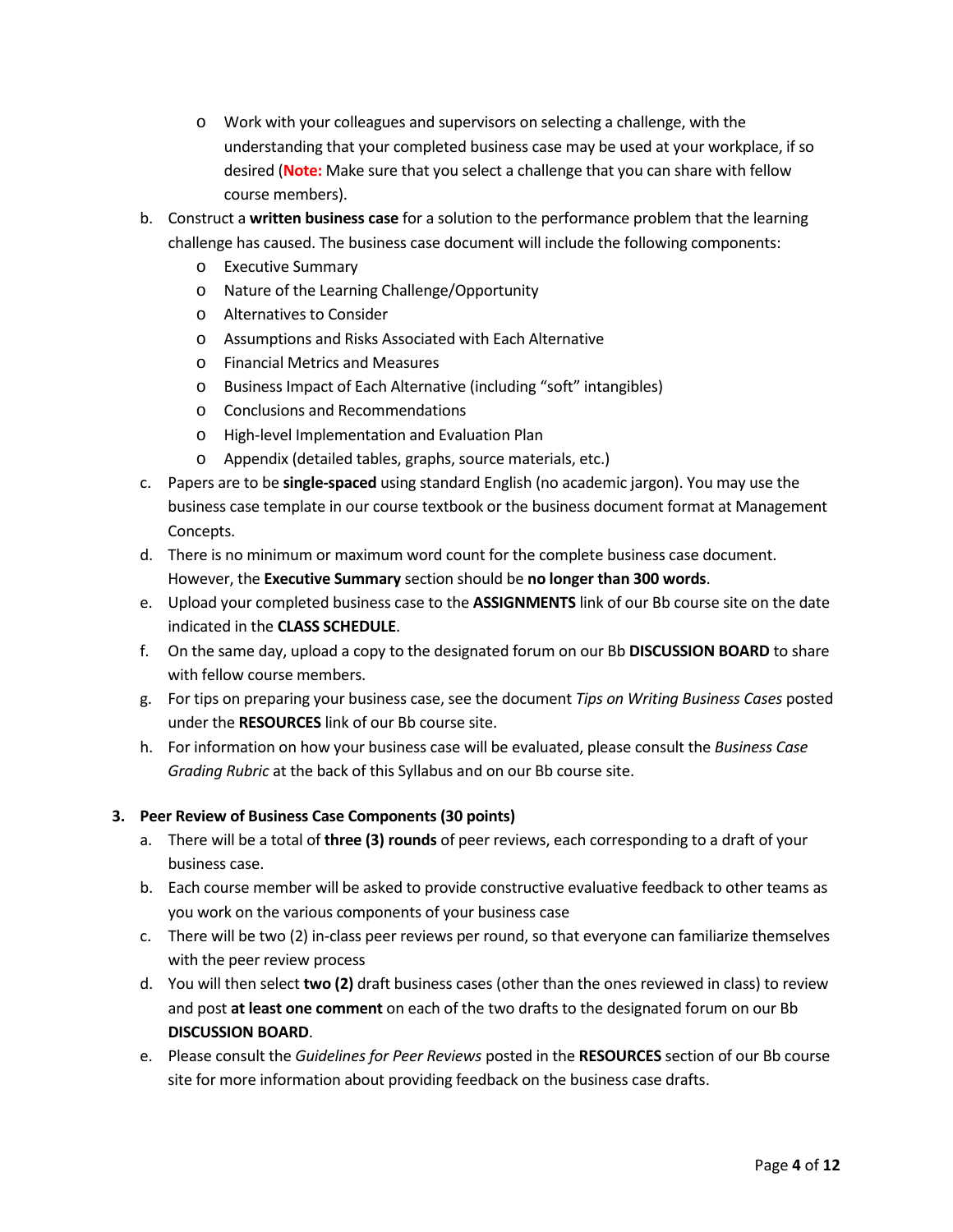- f. Your peer review comments will be grounded in the relevant criteria set down in the *Business Case Grading Rubric*, located at the back of this Syllabus and on our Bb course site. Your feedback should be **constructive**, **specific** and identify what is (not) clear in each draft, as well as **suggestions for improvement**.
- g. For more information about how your peer review feedback is evaluated, please consult the *Peer Review Grading Rubric* posted on our Bb course site.
- h. Instructor comments on each draft version submitted for peer review will be posted to your **private** Mason email Inbox, so as not to unduly influence the feedback of fellow course members.
- i. **Note:** Postings made **after** a peer review week has ended will receive **zero** points.

#### **Total Possible Grade for All Deliverables: 100%**

#### **GRADING:**

The grading scale used in this course is the official George Mason University scale for graduate-level courses. Decimal percentage values ≥.5 will be rounded up (e.g., 92.5% will be rounded up to 93%); decimal percentage values <.5 will be rounded down (e.g., 92.4% will be rounded down to 92%).

| Letter Grade | <b>Total Points Earned</b> |
|--------------|----------------------------|
| A            | 93%-100%                   |
| A-           | 90%-92%                    |
| B+           | 88%-89%                    |
| B            | 83%-87%                    |
| $B -$        | 80%-82%                    |
| C            | 70%-79%                    |
|              | <70%                       |

#### **GMU POLICIES AND RESOURCES FOR STUDENTS;**

- a. Students must adhere to the guidelines of the George Mason University Honor Code (See **[http://oai.gmu.edu/the-mason-honor-](http://oai.gmu.edu/the-mason-honor)code/**).
- b. Students must follow the university policy for Responsible Use of Computing (See **http://universitypolicy.gmu.edu/policies/responsible-use-of-computing/**).
- c. Students are responsible for the content of university communications sent to their George Mason University email account and are required to activate their account and check it regularly. All communication from the university, college, school, and program will be sent to students solely through their Mason email account.
- d. The George Mason University Counseling and Psychological Services (CAPS) staff consists of professional counseling and clinical psychologists, social workers, and counselors who offer a wide range of services (e.g., individual and group counseling, workshops and outreach programs) to enhance students' personal experience and academic performance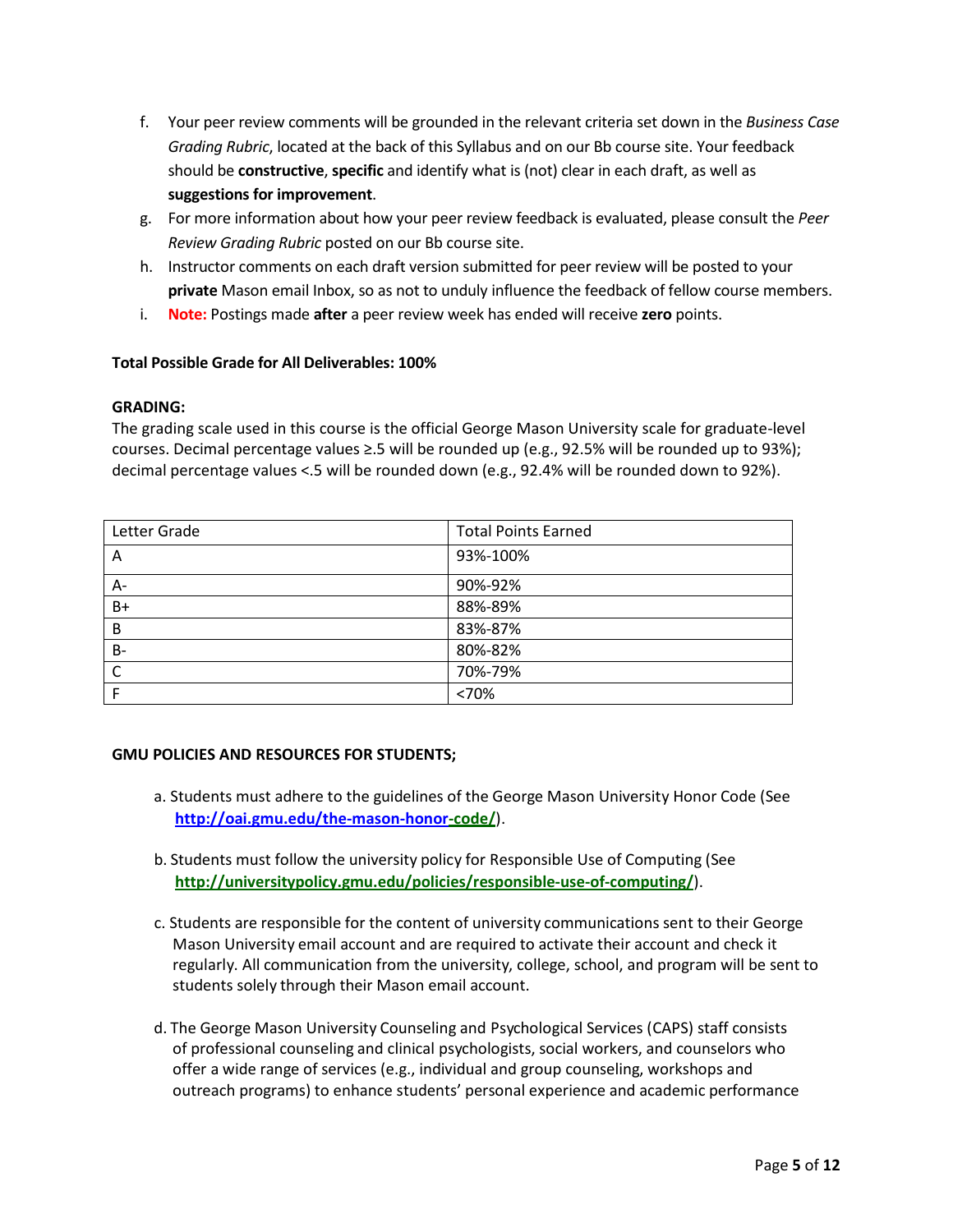(See **<http://caps.gmu.edu/>**).

- e. Students with disabilities who seek accommodations in a course must be registered with the George Mason University Office of Disability Services (ODS) and inform their instructor, in writing, at the beginning of the semester (See **<http://ods.gmu.edu/>**).
- f. Students must follow the university policy stating that all sound emitting devices shall be turned off during class unless otherwise authorized by the instructor.
- g. The George Mason University Writing Center staff provides a variety of resources and services (e.g., tutoring, workshops, writing guides, handbooks) intended to support students as they work to construct and share knowledge through writing (See **<http://writingcenter.gmu.edu/>**).

#### **PROFESSIONAL DISPOSITIONS**

Students are expected to exhibit professional behaviors and dispositions at all times.

#### **CORE VALUES COMMITMENT**

The College of Education & Human Development is committed to collaboration, ethical leadership, innovation, research-based practice, and social justice. Students are expected to adhere to these principles: **<http://cehd.gmu.edu/values/>**.

**For additional information on the College of Education and Human Development, Graduate School of Education, please visit our website <http://gse.gmu.edu/>**.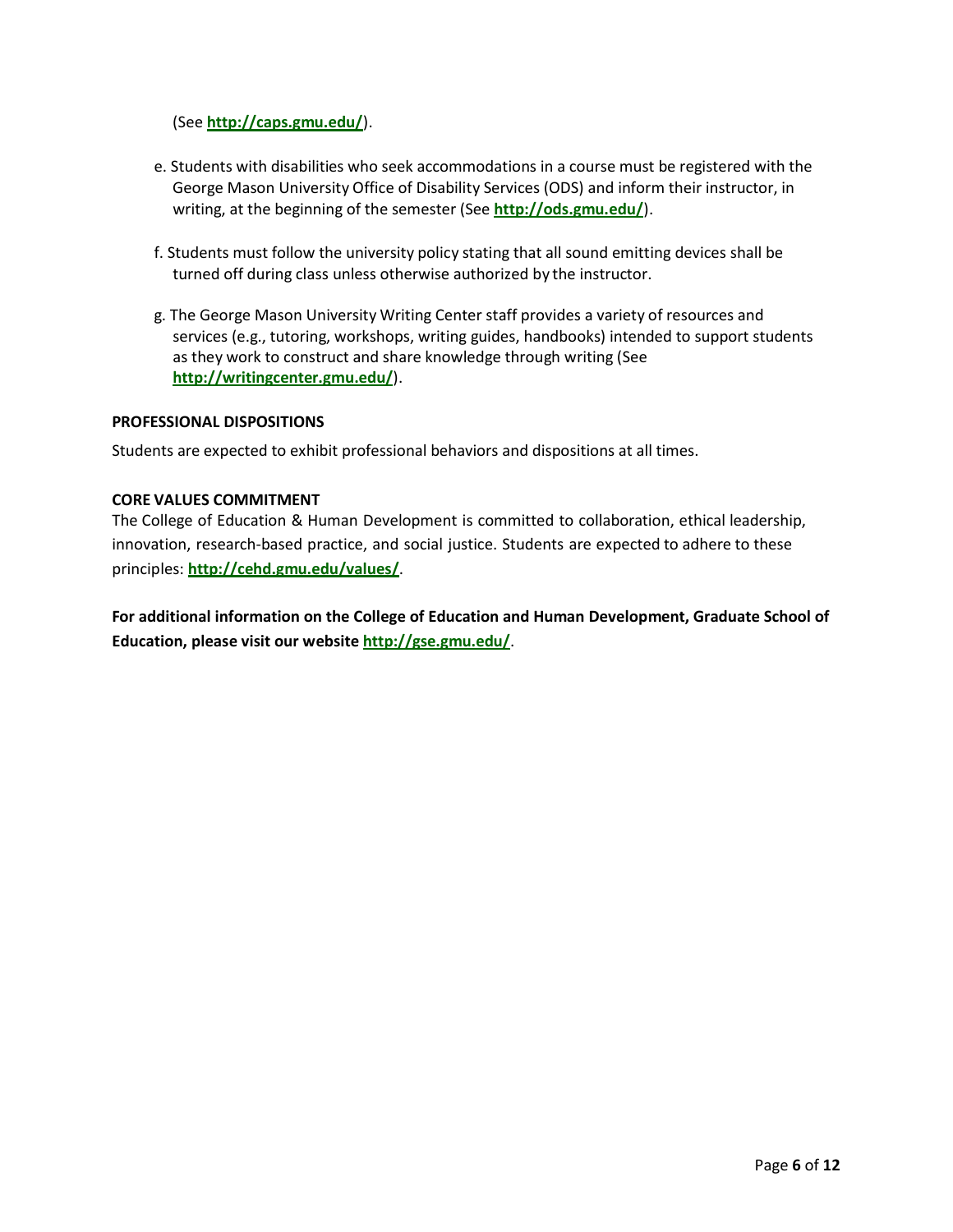### **TENTATIVE COURSE SCHEDULE:**

| <b>DATE</b>        | <b>CLASS AGENDA</b>                                                                                                                                                                                                                                                                                                                            | <b>READINGS AND ASSIGNMENTS FOR THE</b>                                                                                                                                                                                                                                                                                                                                                                                                                                                                                                                                                                                                                                                                                                                                                                                                   |  |  |
|--------------------|------------------------------------------------------------------------------------------------------------------------------------------------------------------------------------------------------------------------------------------------------------------------------------------------------------------------------------------------|-------------------------------------------------------------------------------------------------------------------------------------------------------------------------------------------------------------------------------------------------------------------------------------------------------------------------------------------------------------------------------------------------------------------------------------------------------------------------------------------------------------------------------------------------------------------------------------------------------------------------------------------------------------------------------------------------------------------------------------------------------------------------------------------------------------------------------------------|--|--|
|                    |                                                                                                                                                                                                                                                                                                                                                | <b>FOLLOWING WEEK</b>                                                                                                                                                                                                                                                                                                                                                                                                                                                                                                                                                                                                                                                                                                                                                                                                                     |  |  |
| Week 1<br>Sept. 14 | <b>TOPIC: COURSE KICKOFF AND</b><br><b>GETTING ACQUAINTED</b><br>Introductions<br>$\bullet$<br>Review syllabus<br>$\bullet$<br><b>Blackboard course site</b><br>$\bullet$<br>orientation<br>Instructor presentation: The<br>$\bullet$<br>Learning Design Profession in<br>Context                                                              | Complete the assigned readings<br>$\bullet$<br>Aziz, D. (2013). What's in a name? A<br>$\circ$<br>comparison of instructional systems<br>design, organization development, and<br>human performance<br>technology/improvement and their<br>contributions to performance<br>improvement. Performance<br>Improvement, 52(6), 28-35.<br>Foshay, W.R., Villachica, S.W., &<br>$\circ$<br>Stepich, D.A. (2014). Cousins, but not<br>twins: Instructional design and human<br>performance technology in the<br>workplace. In J.M. Spector et al. (Eds).<br>Handbook of research on educational<br>communications and technology.<br>(pp.39-49). New York: Springer<br>Chapter 1 of van Tiem, Moseley &<br>$\circ$<br>Dessinger<br>Click on the MY GROUPS link in the left-hand<br>$\bullet$<br>navigation panel, sign up to lead one (1) of the |  |  |
|                    |                                                                                                                                                                                                                                                                                                                                                | topic panel discussions by 11:59 PM on Sept.<br>20. This is first-come-first-serve, so decide fairly                                                                                                                                                                                                                                                                                                                                                                                                                                                                                                                                                                                                                                                                                                                                      |  |  |
|                    |                                                                                                                                                                                                                                                                                                                                                | quickly in order to get your first choice of topic.                                                                                                                                                                                                                                                                                                                                                                                                                                                                                                                                                                                                                                                                                                                                                                                       |  |  |
| Week 2             | <b>TOPIC: LEARNING DESIGN</b>                                                                                                                                                                                                                                                                                                                  | Complete the assigned readings<br>$\bullet$                                                                                                                                                                                                                                                                                                                                                                                                                                                                                                                                                                                                                                                                                                                                                                                               |  |  |
| <b>Sept. 21</b>    | PROFESSION IN CONTEXT                                                                                                                                                                                                                                                                                                                          | Case Study #1.2 Strategic Performance<br>O<br>Management in Van Tiem et al, pp. 89-<br>94                                                                                                                                                                                                                                                                                                                                                                                                                                                                                                                                                                                                                                                                                                                                                 |  |  |
|                    | Instructor-led discussion of<br>$\bullet$                                                                                                                                                                                                                                                                                                      | Chapters 2 & 3 of Van Tiem et al<br>$\circ$                                                                                                                                                                                                                                                                                                                                                                                                                                                                                                                                                                                                                                                                                                                                                                                               |  |  |
|                    | assigned readings                                                                                                                                                                                                                                                                                                                              | Human Performance Improvement panel to<br>$\bullet$                                                                                                                                                                                                                                                                                                                                                                                                                                                                                                                                                                                                                                                                                                                                                                                       |  |  |
|                    | Confirm teams for panel<br>$\bullet$                                                                                                                                                                                                                                                                                                           | upload their materials to the designated forum<br>of our Bb DISCUSSION BOARD by 11:59 PM on                                                                                                                                                                                                                                                                                                                                                                                                                                                                                                                                                                                                                                                                                                                                               |  |  |
|                    | discussions                                                                                                                                                                                                                                                                                                                                    | <b>Sept. 25</b>                                                                                                                                                                                                                                                                                                                                                                                                                                                                                                                                                                                                                                                                                                                                                                                                                           |  |  |
| Week 3<br>Sept. 28 | <b>TOPIC: HUMAN PERFORMANCE</b><br><b>IMPROVEMENT: IT'S ALL ABOUT</b><br><b>CHANGE</b><br>Human Performance<br>$\bullet$<br>Improvement panel leads class<br>discussion<br>Instructor wrap-up of Human<br>$\bullet$<br>Performance Improvement<br>Instructor-led discussion of<br>$\bullet$<br>course member reflections on<br>content to date | View Garry Platt's video From Performance Gap<br>$\bullet$<br>to Needs Analysis.<br>Complete the assigned readings<br>$\bullet$<br>O Case Study #2.1 The Blake<br>Company/Mutschler Kitchens in Van<br>Tiem et al., pp.179-184<br>Chapters 4, 6, 7 & 8 of Van Tiem, et al<br>$\circ$<br>Performance Analysis panel to upload their<br>$\bullet$<br>materials to the designated forum of our Bb<br>DISCUSSION BOARD by 11:59 PM on Oct. 2                                                                                                                                                                                                                                                                                                                                                                                                  |  |  |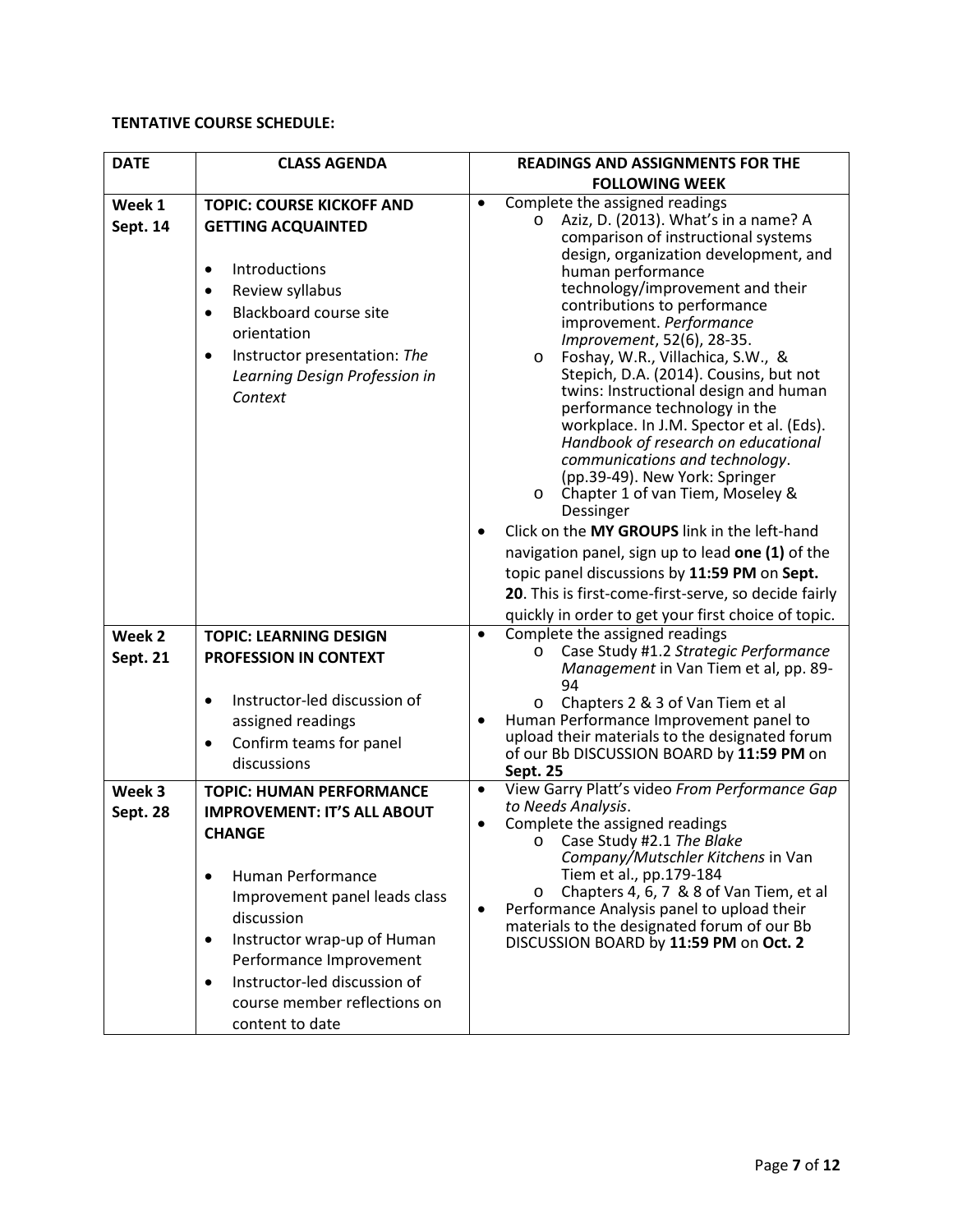| <b>DATE</b>                                        | <b>CLASS AGENDA</b>                                                                                                                                                                                                                                                                                                                          | <b>READINGS AND ASSIGNMENTS FOR THE</b>                                                                                                                                                                                                                                                                                                                                                                                                                                                                                                   |  |  |
|----------------------------------------------------|----------------------------------------------------------------------------------------------------------------------------------------------------------------------------------------------------------------------------------------------------------------------------------------------------------------------------------------------|-------------------------------------------------------------------------------------------------------------------------------------------------------------------------------------------------------------------------------------------------------------------------------------------------------------------------------------------------------------------------------------------------------------------------------------------------------------------------------------------------------------------------------------------|--|--|
|                                                    |                                                                                                                                                                                                                                                                                                                                              | <b>FOLLOWING WEEK</b>                                                                                                                                                                                                                                                                                                                                                                                                                                                                                                                     |  |  |
| Week 4<br>Oct. 5                                   | <b>TOPIC: PERFORMANCE ANALYSIS</b><br>Performance Analysis panel<br>$\bullet$<br>leads class discussion<br>Instructor wrap-up of<br>$\bullet$<br>Performance Analysis<br>Group work: Performance<br>$\bullet$<br>analysis exercise                                                                                                           | View Dan Denison's video What is<br>$\bullet$<br>Organizational Culture? Why Culture Matters to<br>Your Organization.<br>Complete the assigned readings<br>$\bullet$<br>Egan, T.M. (2008). The relevance of<br>$\circ$<br>organization subculture for motivation<br>to transfer learning. Human Resource<br>Development Quarterly, 19(4), 299-322<br>Chapter 5 & 16 of Van Tiem et al<br>$\circ$<br>Organizational Culture panel to upload their<br>materials to the designated forum of our Bb<br>DISCUSSION BOARD by 11:59 PM on Oct. 9 |  |  |
| Week 5<br>Oct. 12<br><b>Online</b><br><b>Class</b> | <b>TOPIC: ORGANIZATIONAL CULTURE</b><br>Organizational Culture Panel<br>$\bullet$<br>discussion throughout the week<br>Instructor wrap-up of discussion<br>$\bullet$<br>on Oct. 18                                                                                                                                                           | Complete the assigned readings<br>$\bullet$<br>Case Study #3.2 Acquisition of Westford<br>$\circ$<br>Bank by Spring Harbor Bank in Van<br>Tiem et al., pp.459-464<br>Chapters 9, 10 & 18 of Van Tiem et al<br>O<br>Learning vs. Non-learning Interventions panel<br>to upload their materials to the designated<br>forum of our Bb DISCUSSION BOARD by 11:59<br>PM on Oct. 16                                                                                                                                                             |  |  |
| Week 6<br>Oct. 19                                  | <b>TOPIC: LEARNING VS. NON-</b><br><b>LEARNING INTERVENTIONS</b><br>Learning vs. Non-learning<br>$\bullet$<br>Interventions panel leads class<br>discussion<br>Instructor wrap-up of Learning<br>$\bullet$<br>vs. Non-learning Interventions<br>Instructor-led discussion of<br>$\bullet$<br>course member reflections on<br>content to date | View the three-part video Business Cases and<br>$\bullet$<br>RFPs: Establishing the Value of Learning<br>Complete the assigned readings<br>Case Study #3.1 No Room for Error:<br>$\circ$<br>Saving a Multi-Office Dental Practice in<br>Michigan in Van Tiem et al., pp. 451-<br>458<br>Chapter 19 of Van Tiem et al<br>$\circ$<br>Introduction to Business Case Writing panel to<br>upload their materials to the designated forum<br>of our Bb DISCUSSION BOARD by 11:59 PM on<br>Oct. 23                                               |  |  |
| Week 7<br>Oct. 26                                  | <b>TOPIC: INTRODUCTION TO</b><br><b>BUSINESS CASE WRITING</b><br><b>Introduction to Business Case</b><br>$\bullet$<br>Writing panel leads class<br>discussion<br>Instructor wrap-up of<br>$\bullet$<br>Introduction to Business Case<br>Writing<br>Individual work: Identify<br>$\bullet$<br>issue/challenge for your<br>business case       | View the eLearning Network's video eLearning<br>$\bullet$<br>Project Management Time and Budget<br>Complete the assigned readings<br>$\bullet$<br>O Chapter17 of Van Tiem et al<br>Budgeting and Cost Management panel to<br>upload their materials to the designated forum<br>of our Bb DISCUSSION BOARD by 11:59 PM on<br>Oct. 30                                                                                                                                                                                                       |  |  |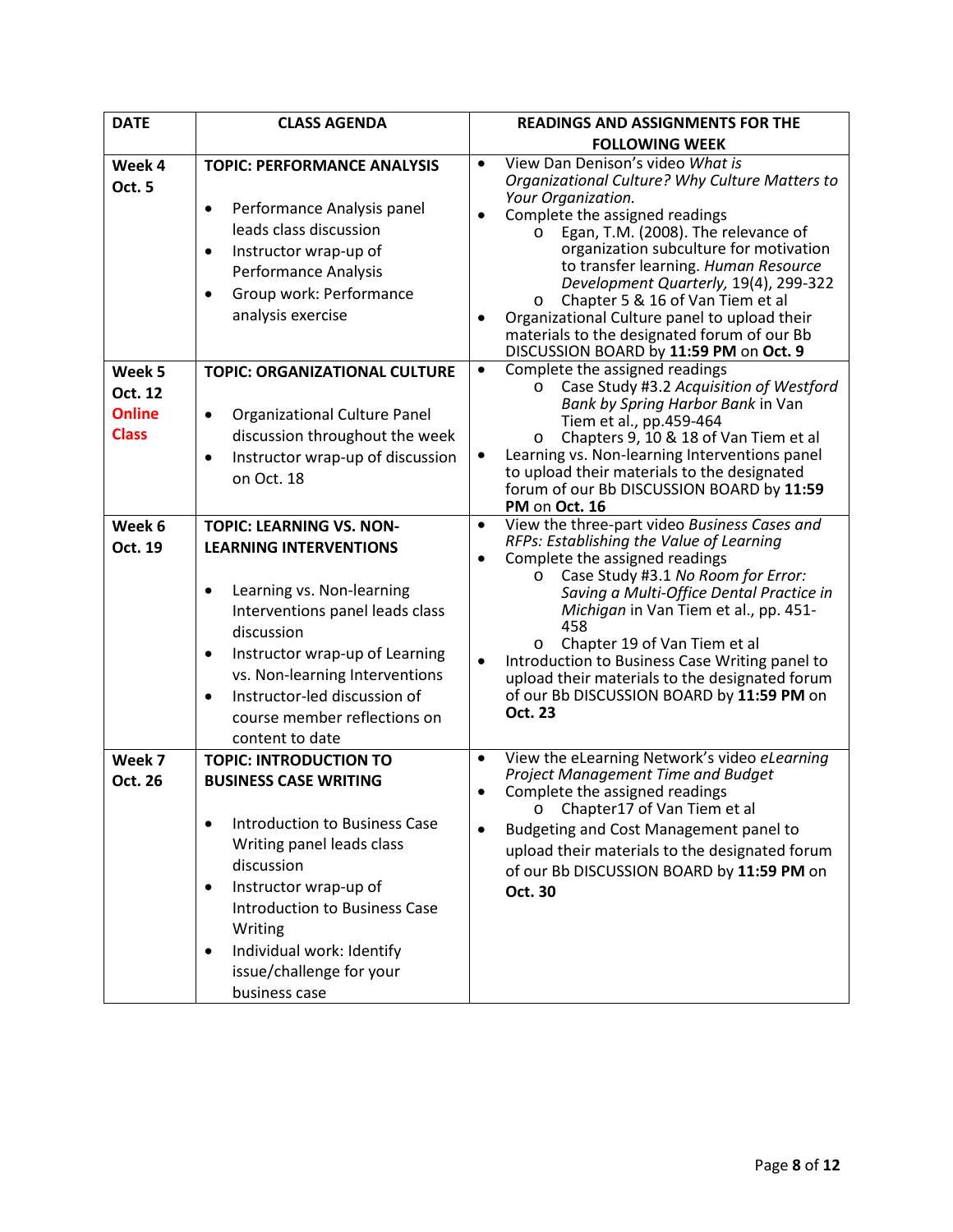| <b>DATE</b>                         | <b>CLASS AGENDA</b>                                                                                                                                                                                                                                                                                                                                                                                                                                                                                             | <b>READINGS AND ASSIGNMENTS FOR THE</b>                                                                                                                                                                                                                                                                                                                                                                                                                                                                                                                                                                                                                                                                                                                                                                                                                                                                                                                                                                                                                                  |  |
|-------------------------------------|-----------------------------------------------------------------------------------------------------------------------------------------------------------------------------------------------------------------------------------------------------------------------------------------------------------------------------------------------------------------------------------------------------------------------------------------------------------------------------------------------------------------|--------------------------------------------------------------------------------------------------------------------------------------------------------------------------------------------------------------------------------------------------------------------------------------------------------------------------------------------------------------------------------------------------------------------------------------------------------------------------------------------------------------------------------------------------------------------------------------------------------------------------------------------------------------------------------------------------------------------------------------------------------------------------------------------------------------------------------------------------------------------------------------------------------------------------------------------------------------------------------------------------------------------------------------------------------------------------|--|
|                                     |                                                                                                                                                                                                                                                                                                                                                                                                                                                                                                                 | <b>FOLLOWING WEEK</b>                                                                                                                                                                                                                                                                                                                                                                                                                                                                                                                                                                                                                                                                                                                                                                                                                                                                                                                                                                                                                                                    |  |
| Week 8<br>Nov. 2                    | <b>TOPIC: BUDGETING AND COST</b><br><b>MANAGEMENT</b><br><b>Budgeting and Cost</b><br>$\bullet$<br>Management panel leads class<br>discussion<br>Instructor wrap-up of Budgeting<br>$\bullet$<br>and Cost Management<br>Knowledge sharing discussion:<br>$\bullet$<br>Business case issue selection<br>(and reasons why)                                                                                                                                                                                        | Upload a draft of the first three sections<br>$\bullet$<br>(Nature of the Learning Challenge/Opportunity,<br>Alternatives to Consider, Assumptions & Risks of<br>Each Alternative) components of your business<br>case to the <i>Peer Review #1</i> forum on our Bb<br>DISCUSSION BOARD by 11:59 PM on Nov. 6<br>Complete the assigned readings<br>$\bullet$<br>Case Study #5.2 Community Healthcare<br>$\circ$<br>Association of the Dakotas: A Five-level<br>Evaluation Model in Van Tiem et al., pp.<br>577-584<br>Chapters 23 & 24 of Van Tiem et al<br>$\circ$<br>Evaluation panel to upload their materials to<br>the designated forum of our Bb DISCUSSION<br>BOARD by 11:59 PM on Nov. 6                                                                                                                                                                                                                                                                                                                                                                         |  |
| Week 9                              | <b>TOPIC: EVALUATION</b>                                                                                                                                                                                                                                                                                                                                                                                                                                                                                        | View the George Siemens video Introduction to<br>$\bullet$                                                                                                                                                                                                                                                                                                                                                                                                                                                                                                                                                                                                                                                                                                                                                                                                                                                                                                                                                                                                               |  |
| Nov. 9<br>Week 10<br><b>Nov. 16</b> | Peer Review #1: In-class review<br>$\bullet$<br>of two (2) drafts<br>Instructor summary of peer<br>$\bullet$<br>review process<br>Evaluation panel leads class<br>$\bullet$<br>discussion<br>Instructor wrap-up of Evaluation<br>$\bullet$<br><b>TOPIC: LEARNING ANALYTICS IN</b><br><b>VARIOUS WORKPLACE SETTINGS</b><br>Learning Analytics panel leads<br>$\bullet$<br>class discussion<br>Instructor wrap of Learning<br>$\bullet$<br>Analytics<br>Instructor-led discussion of<br>course member reflections | <b>Learning Analytics</b><br>View the video Best Practices in Learning<br>$\bullet$<br>Analytics: McDonald's<br><b>Assigned Readings</b><br>$\bullet$<br>o Ferguson, R. (2012). Learning analytics:<br>Drivers, developments and challenges.<br>International Journal of Technology<br>Enhanced Learning, 4(5/6), pp. 304-317.<br>Learning Analytics panel to upload their<br>$\bullet$<br>materials to the designated forum of our Bb<br>DISCUSSION BOARD by 11:59 PM on Nov. 13<br>Upload a draft of your full business case<br>$\bullet$<br>(excluding the Executive Summary and<br>Appendix) to the <i>Peer Review #2</i> forum of the<br>Bb DISCUSSION BOARD by 11:59 PM on Nov.<br>20<br>View the video Daniel Goleman Introduces<br>$\bullet$<br><b>Emotional Intelligence</b><br>Complete the assigned readings<br>$\bullet$<br>Brackett, Rivers & Salovey article<br>$\circ$<br>Chapter13 of Van Tiem et a<br>$\circ$<br>Emotional Intelligence panel to upload their<br>materials to the designated forum of our Bb<br>DISCUSSION BOARD by 11:59 PM on Nov. 20 |  |
| Week 11                             | <b>TOPIC: EMOTIONAL INTELLIGENCE</b>                                                                                                                                                                                                                                                                                                                                                                                                                                                                            | Nov. 24-29, Thanksgiving Break, No Classes                                                                                                                                                                                                                                                                                                                                                                                                                                                                                                                                                                                                                                                                                                                                                                                                                                                                                                                                                                                                                               |  |
| <b>Nov. 23</b>                      | Peer Review #2: In-class review<br>$\bullet$<br>of two (2) drafts<br>Instructor summary of peer<br>$\bullet$<br>review process<br>Emotional Intelligence panel<br>$\bullet$<br>leads class discussion                                                                                                                                                                                                                                                                                                           |                                                                                                                                                                                                                                                                                                                                                                                                                                                                                                                                                                                                                                                                                                                                                                                                                                                                                                                                                                                                                                                                          |  |
|                                     | Instructor wrap of Emotional<br>$\bullet$<br>Intelligence                                                                                                                                                                                                                                                                                                                                                                                                                                                       |                                                                                                                                                                                                                                                                                                                                                                                                                                                                                                                                                                                                                                                                                                                                                                                                                                                                                                                                                                                                                                                                          |  |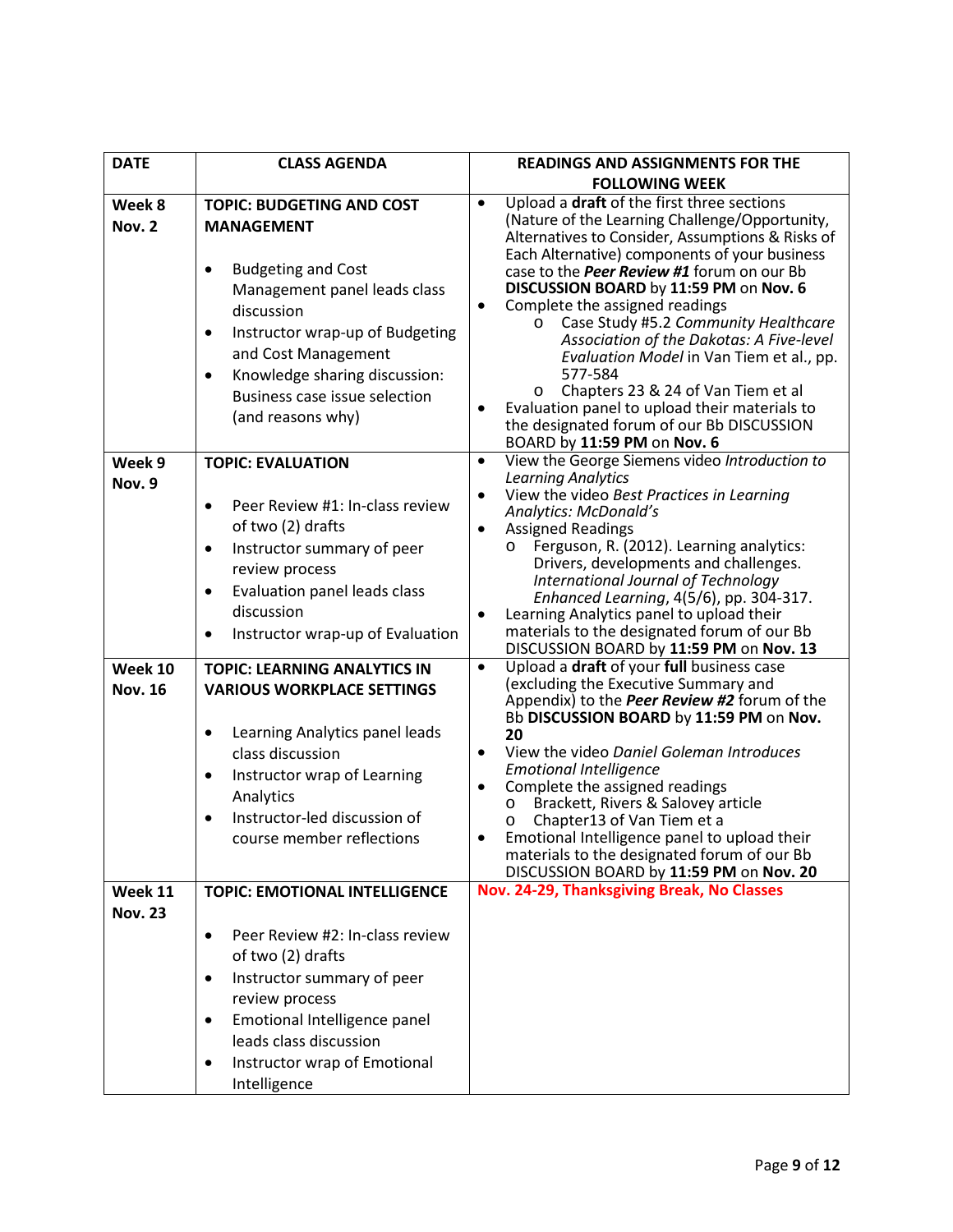| <b>DATE</b>               | <b>CLASS AGENDA</b>                                                                                                                                                                                                                                                                                                                                                                                                                | <b>READINGS AND ASSIGNMENTS FOR THE</b>                                                                                                                                                                                                                                                                                                                                                                                                                                                                                                                                                                                                                       |
|---------------------------|------------------------------------------------------------------------------------------------------------------------------------------------------------------------------------------------------------------------------------------------------------------------------------------------------------------------------------------------------------------------------------------------------------------------------------|---------------------------------------------------------------------------------------------------------------------------------------------------------------------------------------------------------------------------------------------------------------------------------------------------------------------------------------------------------------------------------------------------------------------------------------------------------------------------------------------------------------------------------------------------------------------------------------------------------------------------------------------------------------|
|                           |                                                                                                                                                                                                                                                                                                                                                                                                                                    | <b>FOLLOWING WEEK</b>                                                                                                                                                                                                                                                                                                                                                                                                                                                                                                                                                                                                                                         |
| Week 12<br><b>Nov. 30</b> | <b>TOPIC: BUSINESS CASE</b><br><b>DEVELOPMENT</b><br>Status check on business case<br>$\bullet$<br>development: Open forum<br>Individual work: Continue<br>$\bullet$<br>working on your full Business<br>Case                                                                                                                                                                                                                      | Upload a draft of your complete business case<br>$\bullet$<br>(all components) to the Peer Review #3 forum<br>of the Bb DISCUSSION BOARD by 11:59 PM on<br>Dec. 4<br>View the video Enterprise Tools and<br>$\bullet$<br><b>Technologies</b><br>Complete the assigned readings<br>$\bullet$<br>ATD report How Web 3.0 Will<br>$\circ$<br>Transform Learning in High-Performing<br><b>Organizations: EXECUTIVE SUMMARY</b><br>Exhibit 3.1, pp. 465-472 of Van Tiem et<br>$\circ$<br>al<br>Tools and Technologies for Performance<br>Improvement panel to upload their materials to<br>the designated forum of our Bb DISCUSSION<br>BOARD by 11:59 PM on Dec. 4 |
| Week 13<br>Dec. 7         | <b>TOPIC: TOOLS AND TECHNOLOGIES</b><br><b>FOR PERFORMANCE</b><br><b>IMPROVEMENT</b><br>Peer Review #3: In-class review<br>$\bullet$<br>of two (2) drafts<br>Instructor summary of peer<br>$\bullet$<br>review process<br>Tools and Technologies for<br>$\bullet$<br>Performance Improvement<br>panel leads class discussion<br>Instructor wrap-up of Tools and<br>$\bullet$<br><b>Technologies for Performance</b><br>Improvement | Upload the final version of your complete<br>business case to the ASSIGNMENTS link on our<br>Bb course site by 11:59 PM on Dec. 11<br>Upload a copy of your completed business case<br>$\bullet$<br>to the designated forum on our Bb DISCUSSION<br>BOARD by 11:59 PM on Dec. 11                                                                                                                                                                                                                                                                                                                                                                              |
| Week 14<br><b>Dec. 14</b> | <b>TOPIC: BUSINESS CASE DE-BRIEF</b><br><b>AND COURSE WRAP-UP</b>                                                                                                                                                                                                                                                                                                                                                                  |                                                                                                                                                                                                                                                                                                                                                                                                                                                                                                                                                                                                                                                               |
|                           | Discussion of selected business<br>$\bullet$<br>cases<br>Instructor wrap-up and<br>$\bullet$<br>distribution of Mason Course<br>Evaluation survey                                                                                                                                                                                                                                                                                  |                                                                                                                                                                                                                                                                                                                                                                                                                                                                                                                                                                                                                                                               |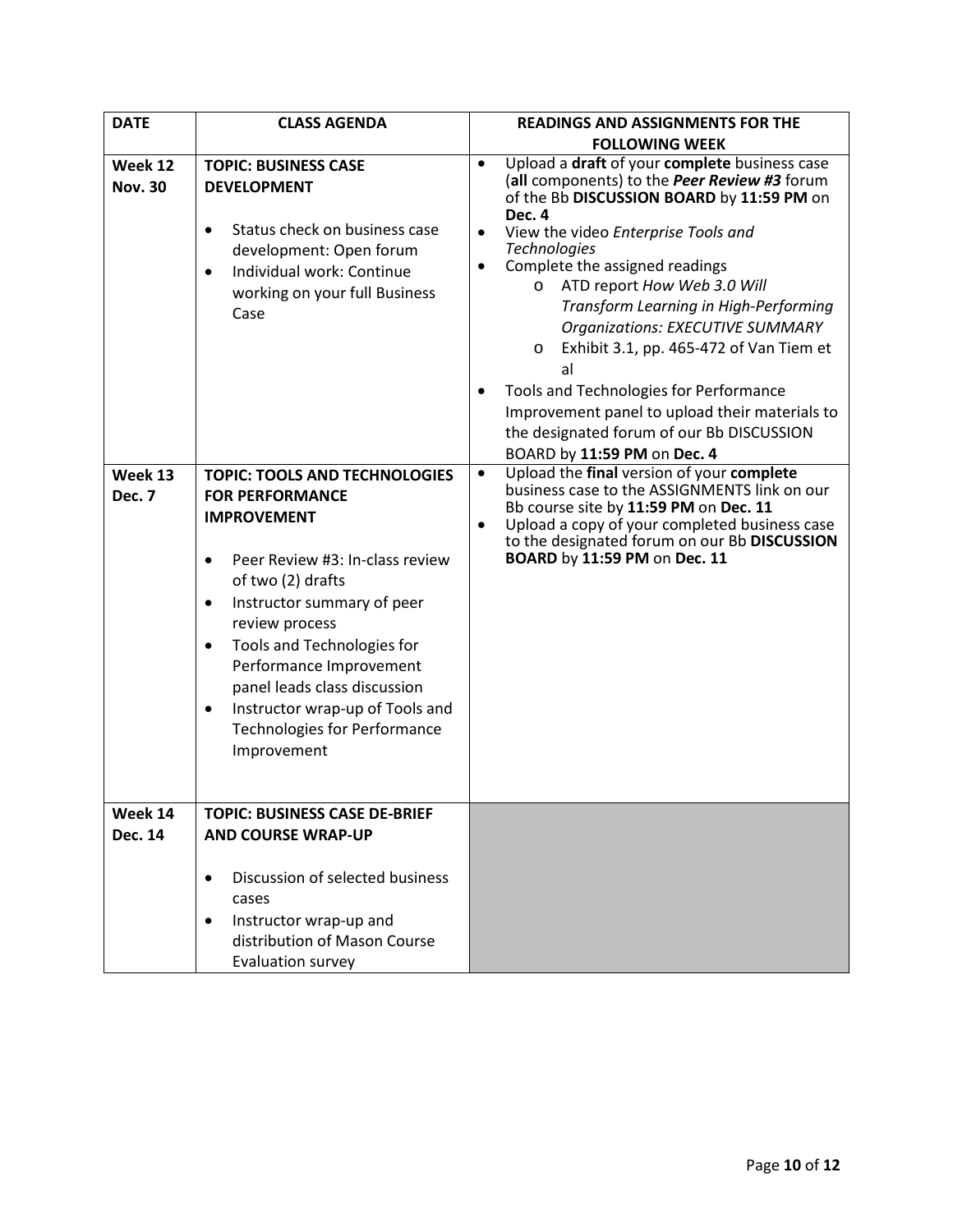# *Business Case Grading Rubric*

## *(Total Possible Points: 40)*

| <b>Criteria</b>                 | <b>Does Not Meet</b>       | <b>Meets Standards</b>  | <b>Exceeds Standards</b>    |
|---------------------------------|----------------------------|-------------------------|-----------------------------|
|                                 | <b>Standards</b>           |                         |                             |
| <b>Executive Summary</b>        | Summary misses most        | Provides a summary of   | Provides a clear            |
|                                 | components of the          | most components of      | summary of all              |
|                                 | <b>Business Case or is</b> | the Business Case;      | components of the           |
|                                 | unclear; exceeds word      | exceeds word limit      | <b>Business Case in 300</b> |
|                                 | limit                      |                         | words or less               |
|                                 | 0.00-1.59 points           | 1.60-1.94 points        | 1.95-2.00 points            |
| <b>Nature of the Learning</b>   | Learning challenge/        | Clear learning          | Clear learning              |
| <b>Challenge/Opportunity</b>    | opportunity definition     | challenge/ opportunity  | challenge/ opportunity      |
|                                 | not clearly stated, gap    | definition but          | definition supported by     |
|                                 | and cause analysis         | supporting gap and      | gap and cause analysis      |
|                                 | incomplete or missing      | cause analysis          |                             |
|                                 |                            | incomplete              |                             |
|                                 | 0.0-4.79 points            | 4.80-5.94 points        | 5.95-6.00 points            |
| <b>Alternatives to Consider</b> | Pros and cons either       | Some pros and cons      | Pros and cons of each       |
|                                 | not provided or do not     | provided and flow       | alternative are             |
|                                 | flow logically from        | logically from evidence | provided and flow           |
|                                 | evidence presented         | presented               | logically from evidence     |
|                                 |                            |                         | presented                   |
|                                 | 0.0-3.19 points            | 3.20-3.94 points        | 3.95-4.00 points            |
| <b>Assumptions and Risks of</b> | Assumptions,               | Some assumptions,       | Assumptions,                |
| <b>Each Alternative</b>         | consequences and risks     | consequences and/or     | consequences and risks      |
|                                 | of each alternative are    | risks associated with   | associated with each        |
|                                 | not defined, no            | each alternative are    | alternative are clearly     |
|                                 | supporting evidence        | defined, some           | defined with                |
|                                 |                            | supporting evidence     | supporting evidence         |
|                                 |                            |                         |                             |
|                                 | 0.0-3.19 points            | 3.20-3.94 points        | 3.95-4.00 points            |
| <b>Financial Metrics and</b>    | Financial metrics/KPIs     | Financial metrics/KPIs  | Financial metrics/KPIs      |
| <b>Measures</b>                 | and intangible             | and intangible          | and intangible              |
|                                 | measures for each          | measures for each       | measures for each           |
|                                 | alternative are not        | alternative are defined | alternative are clearly     |
|                                 | defined, no evidence of    | but with little or no   | defined, with evidence      |
|                                 | input from the             | evidence of input from  | of input from the           |
|                                 | organization's Finance     | the organization's      | organization's Finance      |
|                                 | Dept.                      | Finance Dept.           | Dept.                       |
|                                 | 0.0-4.79 points            | 4.80-5.94 points        | 5.95-6.00 points            |